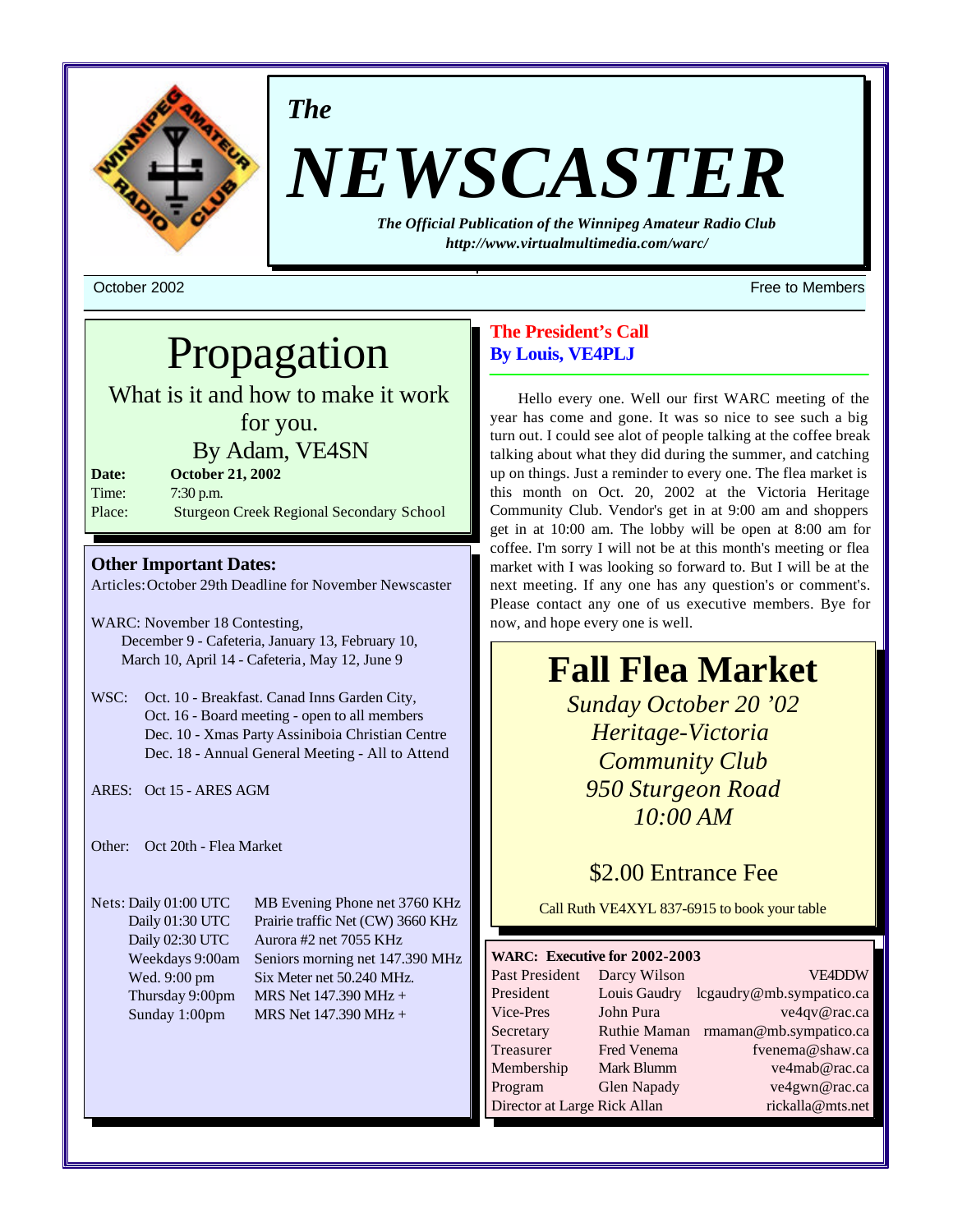## **Minutes for W.A.R.C. September 9th, 2002 Submitted by Ruthie, VE4CRS**

Meeting called to order by President Louis VE4PLJ at 1935 hours. Louis introduced the new executive and welcomed new hams. Introductions followed. 53 members and 3 guests attended.

Motion to accept minutes as printed in September Newscaster by Dick VE4HK and seconded by George VE4GHR. Carried.

#### *Correspondence.*

Card of thanks from Manitoba Marathon.

Email from Isaac Cohen LU9KBI Argentina re making radio contact with Winnipeg hams. Emailing Isaac with info re Trans Canada net (14.140 at 18UTC, Sat. and Sun).

#### *Treasurer's Report Sue VE4SYM*

| Income Statement for July 31, 2002.   |            |
|---------------------------------------|------------|
| Revenue                               | \$90.00    |
| Expenses                              | 0.00       |
| Net income                            | \$90.00.   |
| Income Statement for August 31, 2002. |            |
| Revenue                               | \$0.00     |
| <b>Expenses</b>                       | \$0.00     |
| Net Income                            | \$0.00     |
| Bank Balance August 31, b2002.        | \$4,885.29 |

#### *Programming Glen VE4GWN*

October program: - Adam VE4SN on Propagation.



Possible visit in March or April to Manitoba Electrical Museum. Members showed interest in visit. Glen asked members for suggestions for programming and for volunteers.

#### *Membership Mark VE4MAB*

Membership renewal taken before meeting and at coffee break. Membership due September.

#### *ARES Jeff VE4MBQ*

CANWARN Summer Severe Weather season ran 17 weeks. Eighteen ARES members served as on-call Net Controllers. Jeff thanked them. ARES members that were involved with the Manitoba EMO call-out Sept. 11, 2001 will be participating in the Parade of Honour. Twenty-four ARES members are providing volunteer amateur communications for the Terry Fox Run.

#### *DX Sleuths Adam VE4SN*

Conditions not good – sun-spot activity. 20 meters best band, 15 sporadic, 10 none. Russians on air.

#### *MARM FEST*

Attendance is down. All who attended had a good time.

#### *International Ham Fest*

It was good. Next year is Ham Fest's 40th anniversary. Rick Allan VE4RA is member of committee. Looking for two more members to join the committee and asked for volunteers. Meeting next month.

#### *New Business*

1. Dick VE4HK awarded Worked All Winnipeg Award to Bruce VE4BLB. He worked 27 stations.

2. Louis VE4PLJ asked members if they wanted to continue prizes as previous year. Agreed to continue with prizes like last year (attendance and draw).

3. Louis asked for volunteer to tend to coffee and timbits for WARC meetings. A hand of applause to Ruth VE4XYL who has tended to the coffee for eight years.

4. October and November meetings will be the third Monday of the month, October 21, and November 18.

5. Louis asked for a volunteer to chair October 20th Flea Market. Ruth VE4XYL will book tables and tend to kitchen. Gladys VE4GE will do doors. Tom VE4SE mentioned members need to get involved and both he and Glen explained re Flea Market "BOX" with all info for chairing. Ruth suggested to contact Jim VE4AJR to do the coordinating from home.

6. Gas generator owned by WSC needs maintenance after 2002 Field Day. Motion to spend \$42.40 for maintenance by David VE4DAR and seconded by Jeff VE4MBQ. Carried.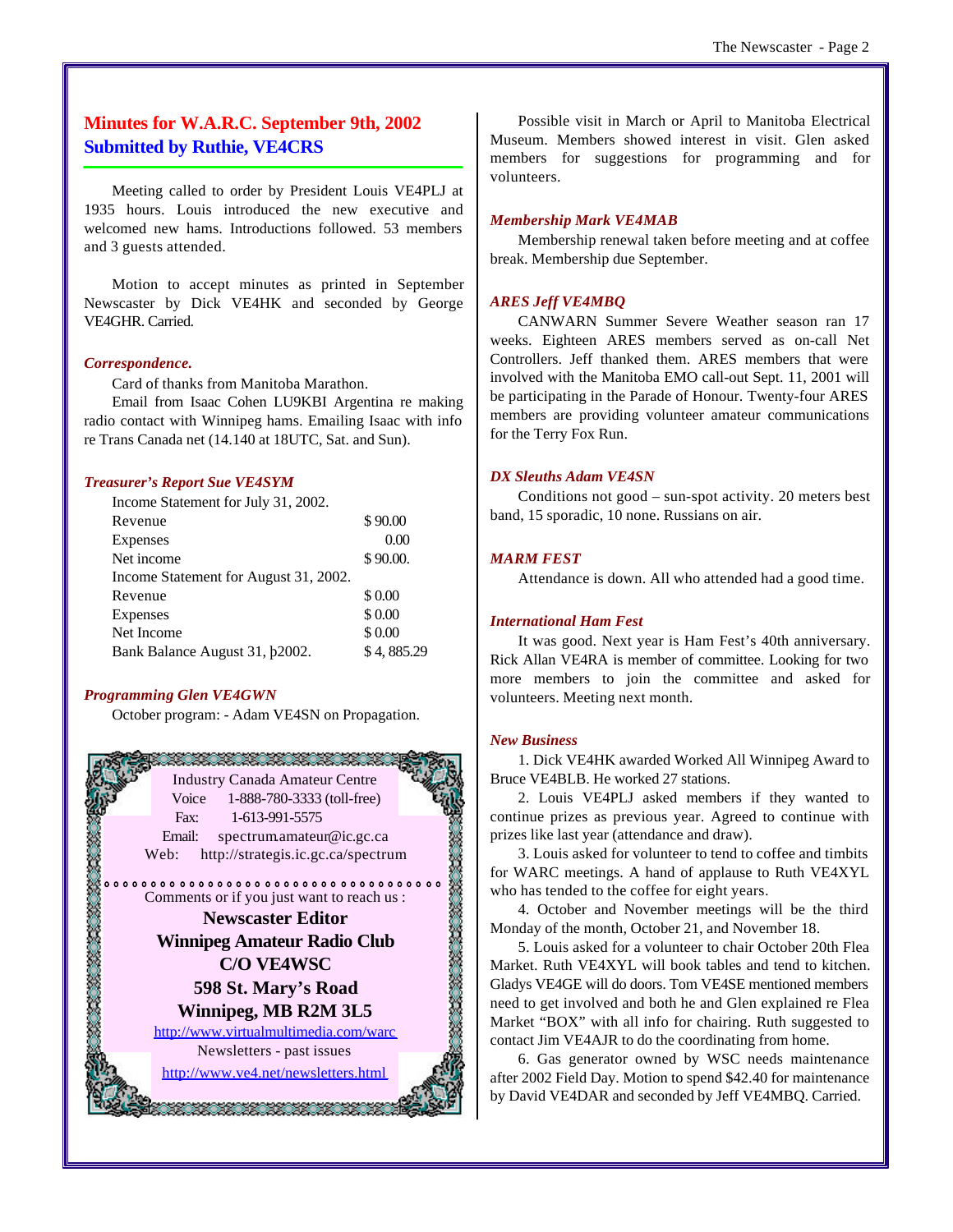7. Verne VE4VQ asked re archives. All correspondence, minutes, etc. kept by secretary.

8. Bert VE4AND expressed thanks to outgoing executive. Round of applause followed.

#### *Good and Welfare*

Time for members at large to express themselves.

1. Derek VE4HAY expressed need for articles for Newscaster and asked for volunteer writers. Derek mentioned article on documentary "Human Race' included Ham Radio. International associations are involved except RAC. Suggestion to email BJ to get involved.

2. Tom VE4SE asked for verification re space station installing HR antenna.

3. David VE4DAR expressed need to recruit new members to WARC. Discussion followed re suggestions for recruiting, what has been done and what is/could be done.

4. John VE4JNF volunteered to do coffee as alternative.

Meeting adjourned at 2035 hours for long coffee break!

## **Hints & Kinks by Ralph, VE4RY**

#### *Splicing Small Wires*

For modern low current applications, we often find ourselves having to solder fine insulated wires together. Many of us habitually use the old Western Union Telegraph splice where you twist the wires around each other before soldering. In most cases, I have found that you can actually create a better splice by simply overlapping the ends to be joined. Instead of stressing the wire by twisting it, just hold the two wire ends pointed toward each other and overlapped for about 1/4-inch and apply solder to the overlap. A bit of heat shrink tubing over the joint and the job's done.

With small wire, this type of joint is typically stronger than the twisted style, since there is less chance of kinking the wires, and besides, the joint is much neater and a lot less stiff and bulky.

Gord, VE4GF also reminds us that with small stranded wire, you can intertwine the ends of the strands and solder them for a nice, low-profile splice.

The suggested splicing method may not be strong enough for wire antennas or AC cords where the wire is likely to be pulled on hard. But, for general small electronic repair and assembly where the wires will not be stressed, I highly recommend using this simple, yet effective splicing technique.

## **Winnipeg ARES Report by Jeff, VE4MBQ - Winnipeg EC**

September proved to be a very busy month. The CANWARN Summer Severe Weather program for southern Manitoba drew to a close. Eighteen ARES members provided on-call Net Control Service for VE4WWO in the Prairie Storm Prediction Centre from 0930-2130h daily for seventeen weeks 13MAY to 08SEP. Thanks to VE4s: KU, SE, AJR, WF, EH, KAZ, MBQ, TJR, RCJ, HGD, HAZ, ACX, DWG, VID, GWN, HK, MMG, AND.

Eleven ARES members participated with Manitoba EMO in the Parade of Honour held 11SEP02. ARES participants were drawn from the twenty-five ARES members that were involved with the MEMO call-out 11SEP01. Participants were VE4s: AJR, ACX, AND, KAZ, JNF, HGD, WF, CDP, YYL, DJM, MBQ.

Twenty-three WPGARES members provided volunteer amateur communications 15SEP for the Terry Fox Run, covering four run sites and the Terry Fox Office. Thanks to Interlake ARES for use of VE4ARC. Participants were VE4s: KAZ, KU, BSR, TJR, KLM, YU, MMG, WTS, HK, CDP, AND, WF, EIH, SE, XYL, MAQ, DWG, MGR, GWB, RST, AJR, MBQ, and VA4AA.

Sixteen WPGARES members provided volunteer amateur communications 21SEP for the Head of the Red Regatta on the Red River. Thanks to: Interlake ARES for use of VE4ARC, Yori Tsuji for use of VE4TWO, and Garth Blumm for use of his boat. Participants were VE4s: HK, MJM, MMG, HAZ, ACX, MAB, GWB, SE, VID, CDP, XYL, JNF, DWG, WF, AJR, KAZ.

Nine WPGARES members provided volunteer amateur communications 22SEP for the Parkinson Superwalk in St Vital Park. Participants were VE4s: GWB, WF, HK, MMG, DL, DAR, GWN, CRS, AJR.

I would like to thank Richard VE4KAZ and Dick VE4HK for agreeing to be the ARES Coordinator for Head of the Red Regatta and Parkinson Superwalk respectively since work, school, family, and ARES pressures added up to too many things to look after simultaneously in September.

The next WPGARES meeting will be our Annual General Meeting, TUE 15 OCT 1900h Sir Wm Stephenson Library 765 Keewatin Street. We will be electing the 2002-03 WPGARES Executive, considering the 2001-02 Financial Statement, approving the 2002-03 Budget, and reviewing the 2001-02 EC's Summary of Activities.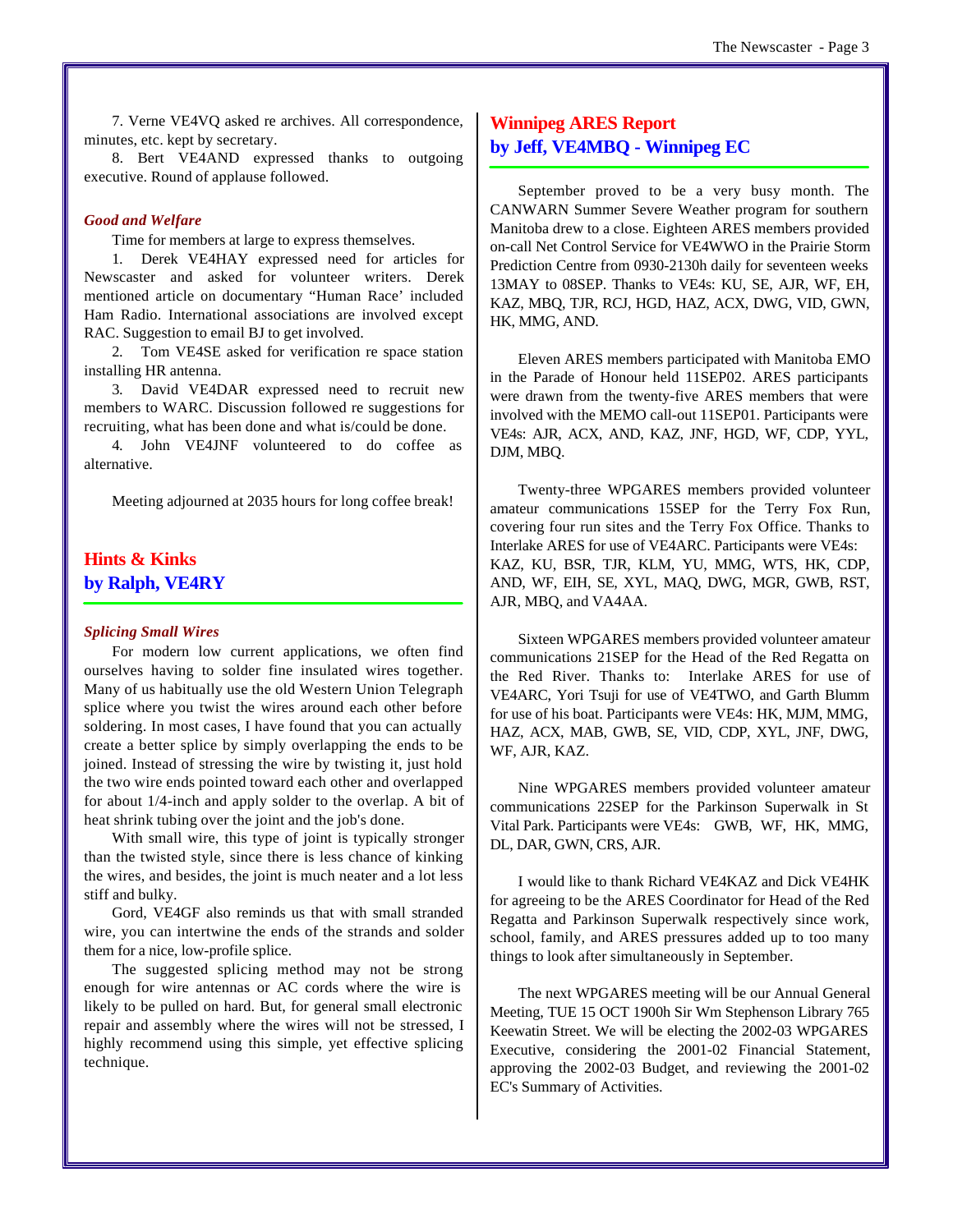## **An Enlightening Experience By Ted, VE4VID**

This article is the result of a request from Jeff - VE4MBQ, that I make a presentation to the Winnipeg A.R.E.S. group for December 2001. When Jeff asked me by e-mail to speak that evening he titled the subject "an Enlightening Talk", and that's a good title.

#### *Friday July 6th, 2001*

Our day started at 04:30 on July 6th, 2001, with a loud and bright crash. Like all good men I sat up, looked around, and sniffed, and sensing nothing amiss promptly went back to sleep. It wasn't until the alarm woke me that I found out that my wife had paced the floor for that 1 ½ hours. It wasn't until I arrived home from work that I learned what had happened and what she had been through that day.

The water meter had sprung a leak whenever water was used. The telephone service was not working. MTS detected 2 phones shorted, the alarm system shorted in addition to the protection devices destroyed.

When I arrived home it didn't take long to start finding other damages. In our office/ library my new PIII Pentium 733 mhz was totally non functioning, along with the external fax modem.

In the shack in the basement it was far more grim. All packet equipment, (radio, tnc, power supply, SWR meter, antenna diplexer) were destroyed (it was turned on), excluding the PC (removed for maintenance). The PC monitor and printer did not function and were found to be damaged beyond repair. These items were connected to one surge protected power bar that was also destroyed. (Cdn Tire special)

The second surge protected power bar did not trip. The 2 meter station though the antenna switch was grounded, appeared to have survived and worked for a while, it became evident that it suffered damage. Initially some equip. worked fine but within a short time after powering it up difficulties started to occur and progressively got worse.

After a number of days we discovered that our stereo system was also damaged. The tuner, CD player, and cassette deck all appeared to have failed. Testing has shown only the tuner is damaged and it took months to have it inspected and repaired.

#### *Saturday July 7th, 2001*

Saturday morning I visited the nearest office of the firm handling our insurance. I notified them of the strike and what damage I had confirmed at that time. Since we were departing the next afternoon on a two week holiday trip I gave them my sons phone number as he would act as a contact for them. I informed them that the computer was required ASAP upon our return and if possible to have it checked by the store that I deal with.

The insurance office immediately informed the district office in the city. The information was forwarded while I was in attendance, so that I could answer any questions at that time. They were also informed by the agent I saw that this was only preliminary finds and more were certain to be found.

#### *Insurance Company Response*

The first work day after our return from holidays the insurance adjuster contacted me and authorized me to replace the telephones, take the computer, monitor, and printer for testing. She asked if I had a preference of firms to handle the amateur radio repairs and I told her Comtelco Electronics or Prairie Mobile. I wasn't sure if Mike had the facilities to handle the antenna work, but was sure he would know who to hire for that task. Comtelco was approved and I was instructed to take the damaged gear to Mike for evaluation and to have antenna's and cabling checked. The dual band vertical was destroyed and that could be seen from the ground. Pieces of fiberglass were spread all over the place.

#### *Insurance Coverage*

My house insurance provided 100% coverage with no deductible as we had never had a claim before. The claims adjuster handled everything with courtesy and a helpful manner.

Our nearest office of Ranger Insurance was very helpful and Halifax Insurance was very quick to jump on the claim and get it started. The adjuster, (Kathy) has been great to work with during the process. I was told that if I wanted to update or upgrade any of the equipment that this was a good time as I just had to pay costs above the approved claim value. I didn't expect things to be handled so well as I've hear horror stories about insurance claims in years past.

#### *The Aftermath*

The computer replacement took about six work days to have it replaced, setup and functioning. It was ordered from Toronto and had to be shipped in. As for my station, that is best called "reconstruction", it took a while to have everything checked. All of the equipment had to be tested and a suggestion for repair or replace had to be made to the insurance company. Not much of the equipment is now available so it was a case of finding it's equivalent replacement and placing a value on each item. Mike had this task plus estimating repair costs for tower cabling etc. I sure was glad it was him and not me.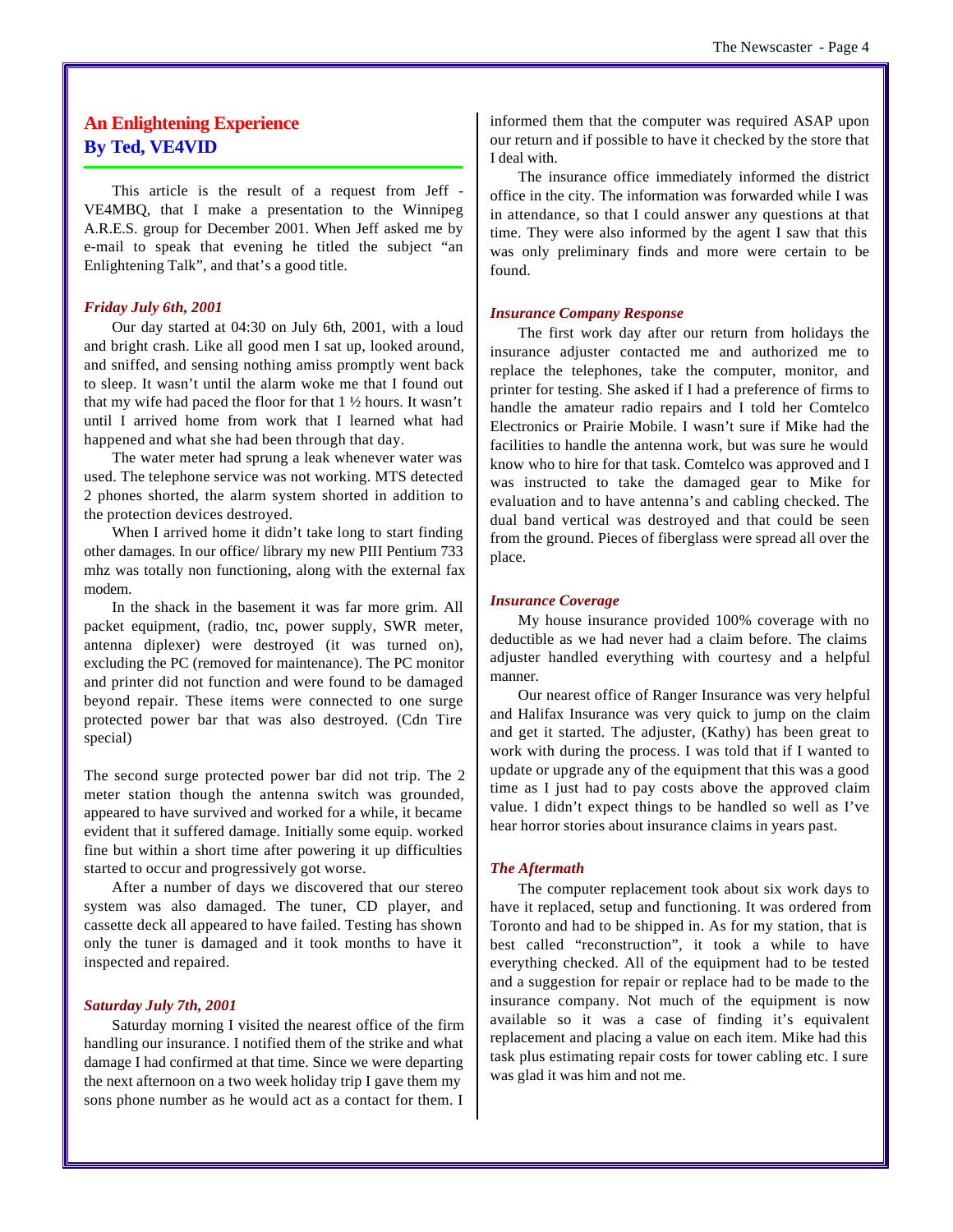My immediate decision was not to replace the dedicated packet equipment. I was finding less and less time for packet so I felt it best to invest it's value in other equipment. A shopping list was required once the replacement estimate was approved. Each item was selected for durability and price and of course the items that were a must (ie. Rotor and control) were at the top of the list. It took several hours in the store and many more on the Internet reading specifications etc. on possible equipment for the list. Once everything was selected it was Mikes job to order in the items and see to installation.

While waiting for all of the items ordered to arrive I set about improving grounding. I went from one ground rod with two tower legs grounded to it, to each leg having it's own ground rod. The tripod placed on the garage was a rod and all rods are connected together with a single cable which then runs to the station ground inside the house. The spark arresters were moved from the basement to inside the tower base. Each feed line is connected to MFJ switches with grounded center positions, and from there to the transceiver. The grounding work was not covered and was at my own expense.

#### *The Result*

I now have a fine station that is far nicer than I dreamed I'd ever have and the sacrifice of the packet equipment was worth it to me. While I'm studying code I still have the pleasure of listening to HF and also can operate on 6 meters and 2 meters on all modes.

A 6 meter SSB net has been started, and is helping me to become familiar with my new transceiver. In addition I have had the pleasure of joining with a 2m group from Manitoba and the northern USA. I have had the pleasure of four 6m contacts in Alaska and four on 2m nearby, with 2 wishing confirmed contacts from grid square "EN19". My goal was to pass the 5 wpm code test by Christmas, but that will take some time longer.

What started as a envisioned nightmare, trying to replace all the household and radio equipment has worked out well with nowhere near the frustration I expected. Members of the amateur community have been very helpful through the ordeal and Mike at Comtelco Electronics saved the day. Mike made it possible for me to enjoy my hobby more than I thought possible. My parting suggestion for everyone is clear, see to correct station grounding and protection, but most of all "ENSURE THAT YOU HAVE THE CORRECT INSURANCE COVERAGE FROM A GOOD COMPANY THAT REALLY CARES."

#### **Contest Calendar**

#### *October, 2002*

| TARA PSK31 Rumble                                                |            | 0000Z          | Oct 5                     |
|------------------------------------------------------------------|------------|----------------|---------------------------|
| Oceania DX Contest                                               | Phone      | 0800Z          | Oct 5                     |
| <b>EU Autumn Sprint</b>                                          | <b>SSB</b> | 1500Z          | Oct 5                     |
| California QSO Party                                             |            | 1600Z          | Oct 5                     |
| <b>QCWA QSO Party</b>                                            |            | 1800Z          | Oct 5                     |
| RSGB 21/28 MHz Contest                                           | SSB        | 0700Z          | Oct 6                     |
| <b>YLRL Anniversary Party</b>                                    | CW         | 1400Z          | Oct 9                     |
| 10-10 Day Sprint                                                 |            | 0001Z          | Oct 10                    |
| Oceania DX Contest                                               | CW         | 0800Z          | Oct 12                    |
| <b>EU Autumn Sprint</b>                                          | CW         | 1500Z          | Oct 12                    |
| Pennsylvania QSO Party                                           |            | 1600Z          | Oct 12                    |
|                                                                  |            | 1300Z          | Oct 13                    |
| <b>FISTS Fall Sprint</b>                                         |            | 1700Z          | Oct 12                    |
| <b>Iberoamericano Contest</b>                                    |            | 2000Z          | Oct 12                    |
| North American Sprint                                            | RTTY       | 0000Z          | Oct 13                    |
| <b>YLRL Anniversary Party</b>                                    | <b>SSB</b> | 1400Z          | Oct 16                    |
| <b>JARTS WW RTTY Contest</b>                                     |            | 0000Z          | Oct 19                    |
| <b>ARCI Fall QSO Party</b>                                       |            | 1200Z          | Oct 19                    |
| Worked All Germany Contest                                       |            | 1500Z          | Oct 19                    |
| Asia-Pacific Sprint                                              | CW         | 0000Z          | Oct 20                    |
| RSGB 21/28 MHz Contest                                           | CW         | 0700Z          | Oct 20                    |
| Illinois QSO Party                                               |            | 1800Z          | Oct 20                    |
| CQ Worldwide DX Contest                                          | SSB        | 0000Z          | Oct26                     |
| <b>ARRL International EME Contest</b>                            |            | 0000Z          | Oct26                     |
|                                                                  |            |                |                           |
|                                                                  |            |                |                           |
| 10-10 Int. Fall Contest                                          | CW         | 0001Z          | Oct 26                    |
| <b>November</b>                                                  |            |                |                           |
| <b>IPA</b> Contest                                               | CW         | 0600Z          | Nov $2$                   |
|                                                                  |            | 1400Z          | Nov $2$                   |
| Ukrainian DX Contest                                             |            | 1200Z          | Nov $2$                   |
| <b>ARRL Sweepstakes Contest</b>                                  | <b>CW</b>  | 2100Z          | Nov $2$                   |
| North American Collegiate ARC                                    | CW         | 2100Z          | Nov $2$                   |
| <b>ARCI Running of the QRP Bulls</b>                             |            | 2100Z          | Nov $2$                   |
| <b>IPA</b> Contest                                               | <b>SSB</b> | 0600Z          | Nov $3$                   |
|                                                                  |            | 1400Z          | Nov $3$                   |
| High Speed Club CW Contest                                       |            | 0900Z          | Nov $3$                   |
|                                                                  |            | 1500Z          | Nov $3$                   |
| DARC 10-Meter Digital Contest                                    |            | 1100Z          | Nov $3$                   |
| Japan Int. DX Contest, Phone                                     |            | 2300Z          | Nov 8                     |
| <b>WAE DX Contest</b>                                            | RTTY       | 0000Z          | Nov 9                     |
| OK/OM DX Contest                                                 | CW         | 1200Z          | Nov 9                     |
| Anatolian ATA PSK31 Contest                                      |            | 1800Z          | Nov 9                     |
| LZ DX Contest                                                    | CW         | 1200Z          | Nov 16                    |
| All Austrian 160-Meter Contest                                   |            | 1600Z          | Nov 16                    |
| <b>ARRL Sweepstakes Contest</b>                                  | SSB        | 2100Z          | Nov 16                    |
| North American Collegiate ARC C                                  | <b>SSB</b> | 2100Z          | <b>Nov 16</b>             |
| RSGB 1.8 MHz Contest                                             | <b>CW</b>  | 2100Z          | Nov 16                    |
| CQ Worldwide DX Contest<br><b>ARRL International EME Contest</b> | CW         | 0000Z<br>0000Z | <b>Nov 23</b><br>Nov $23$ |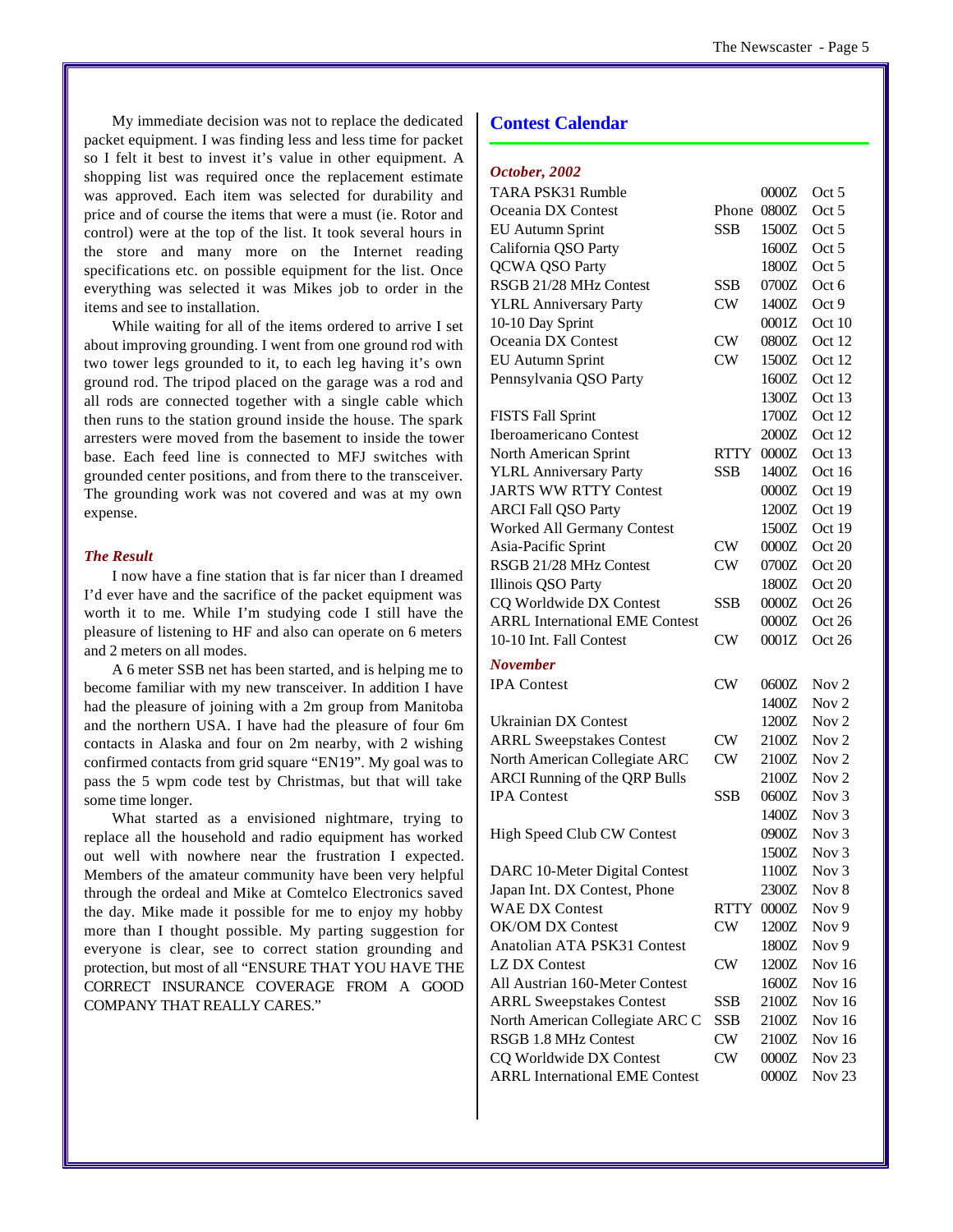## **MDECG - SK By Dick, VE43KQ**

The Manitoba Digital Emergency Communications Group (MDECG) is in the process of wrapping up its activities. Membership has dropped to zero and the group cannot continue. The reasons for the decline in the packet activity are many and it is not our purpose to probe these reasons.

The Brandon station was shut down last fall as the water tower there has been scheduled for demolition in the future.

The Minnedosa station has been inactive for some time as the VHF antenna lead has had a problem. The Manitoba Repeater Society will be taking over ownership of this site and will move the former Neepawa repeater here as they have recently lost their host site at Riding Mountain.

The Portage Club under the direction of Keith, VE4KK, are taking over the use of the site and equipment at Portage. Their repeater has been located at the site for some time and has been using the VHF antennae. They hope to link the repeater into other systems and with the UHF radios and antennae they can accomplish this much sooner. The site and equipment will be used to the advantage of amateurs in Manitoba. It is also planned to use this site for an APRS node.

Glenn, VE4GN, is converting the site at Beausejour to an APRS node. This site belonged to the Beausejour Club with some equipment donation from MDECG. The club will maintain the site which will also be used for emergency communications if necessary.

A new packet group in Winnipeg is going to continue the use of the PKT site in Winnipeg for digital communications for all amateurs in Winnipeg.

The tower at the site near Sidney has been sold to the property owners.

The equipment has been removed from the sites and will hopefully be sold. It is planned to donate all funds to the good of amateur radio, with recipients being Amateur Radio organizations for the general good of Amateur Radio.

If you have any comments or concerns please contact Richard Holder, ve4qk@mts.net

## **News from the Net**

#### *Free Foreign Accommodation*

The International Travel Host Exchange, or http://www.darc.de/referate/ausland/ithe, is a program administered by the German national society, DARC. It provides radio amateurs with the possibility of free accommodation with other amateurs around the world in exchange for you offering accommodation to overseas amateurs. Most members are in Europe, but there are also amateurs registered in Australia, Canada, India, Indonesia, Japan, Malaysia, New Zealand, Syria, Thailand and the USA. Once registered, postal or e-mail addresses are made available so that contact can be established well before any visit takes place. If a trip is planned well in advance, it is possible to travel from one member to another and thus experience a whole region or country. However, it should be noted that there is no explicit commitment to host anybody at any time. The organizer of the scheme, Thilo Kootz, DL9KCE, has written to the RSGB and comments that the amount of members of ITHE in the United Kingdom is very low compared with other countries. If you would like further information, please contact Thilo by e-mail: dl9kce@darc.de or by phone on 00 49 5153 963054.

#### *AMSAT GLOBAL SATELLITE NET*

Internet technology is allowing worldwide access to a new AMSAT net for beginning satellite operators. The AMSAT Global Satellite Net was recently started by Neil Hays, W6FOG, and may be accessed on VHF or UHF through repeaters linked via the Internet using the IRLP Internet Radio Linking Project network.

For those without IRLP access, but with HF equipment, the net may also be found on 14.250 MHz on 20 meters, every Wednesday between 0200 and 0330 UTC. I-R-L-P access is via radio only, but activity may be monitored by anyone with a computer, sound card and Internet connection. For more information on I-R-L-P, go to http://www.irlp.ne For details on the AMSAT Global Satellite Net, see http://www.w6for.ne (W6FOG, AMSAT via ARNewsLine)

#### *AMSAT-NA To build New Communications satellite*

(AMSAT-NA) has started construction of a new Low Earth Orbit (LEO) communications satellite. Although the satellite will be similar in mass and size to the original AMSAT MICROSAT design, it will incorporate all new, leading edge electronics and RF technology.

Robin Haighton, VE3FRH, AMSAT-NA President, discussed the new project at the organization's Board of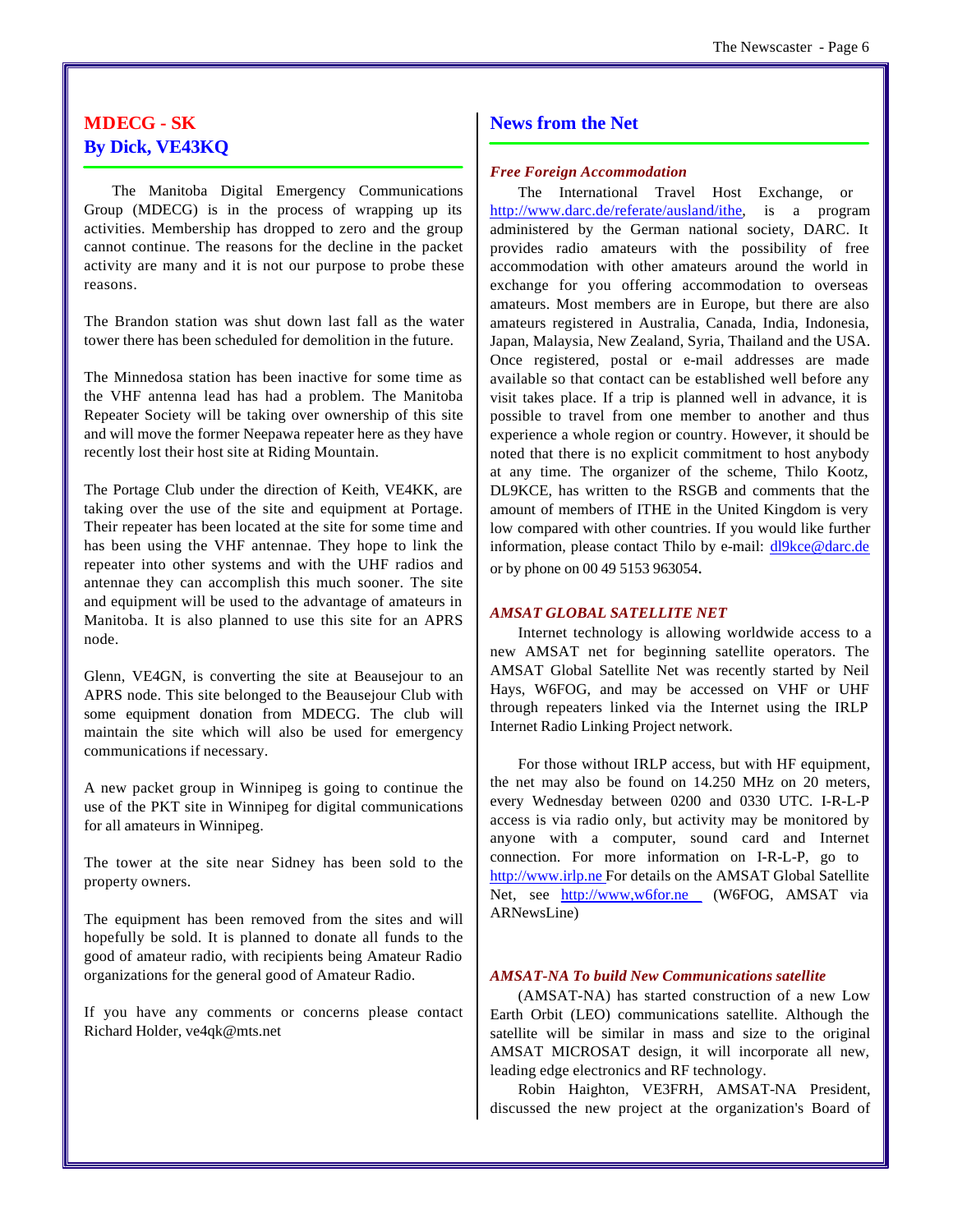Directors meeting held in Washington, DC, April 20-21, 2002. "I am very pleased that we are embarking on a brand new satellite project. I am particularly pleased that this new project will operate as an "EZ Sat," as well as serving as a test bed for new and exciting technologies." he said.

Returning to the original pre-launch numbering system used in many of the earliest AMSAT-NA developed satellites, the new "bird" will be named AMSAT-OSCAR E (Echo) until launch. Plans call for the satellite to contain analog and digital VHF/UHF FM transponders similar to those carried on the UOSAT-OSCAR 14 and AMRAD-OSCAR 27 satellites currently in orbit. In addition, the new satellite will have the capability to host one or two other experimental payloads.

Continuing an approach used in past projects, AMSAT-NA has partnered with an outside contractor, SpaceQuest, Ltd. of Fairfax, Virginia, who will assist in building the satellite bus. AMSAT volunteers are responsible for the design, development, integration and testing of the various experimental payloads.

Dr. Tom Clark, W3IWI, AMSAT-NA BOD member and one of the "spark plugs" for the original MICROSAT project noted that, "The last major program that AMSAT-NA managed was the MICROSATS and this is a superb chance for us to update that legacy with all-new technology." He went on to note that, "We now have accumulated about 70 years of on-orbit experience with the MICROSAT design since our original flock were launched back in 1990, with several other satellites of that same basic design now on the drawing boards. The design is a true classic."

The spacecraft is now slated to be ready for launch in late 2003. A number of affordable launch opportunities are being actively explored.

AMSAT is very proud of its long tradition of excellence and the contributions it has made to the advancement of space communications, space education and the space sciences. AMSAT-OSCAR E will be a new vehicle for Amateur Radio to continue that quest for communications technologies for future generations.

"http://www.amsat.org"

## *Parkside Appliance & Electronics*



**Sales & Service of Computers & Software Home repairs offered**

**John, VE4JNF**

**386 Belvidere Street 885-9278 www.escape.ca/~ve4jnf ve4jnf@escape.ca**

Brighton applied the program to a simple arrangement of transistors and found that an oscillating output did indeed

evolve. But when they looked more closely they found that, despite producing an oscillating signal, the circuit itself was not actually an oscillator. Instead, it was behaving more like a radio receiver, picking up a signal from a nearby computer and delivering it as an output.

A self-organising electronic circuit has stunned

This accidental reinvention of the radio followed an experiment to see if an automated design process, that uses an evolutionary computer program, could be used to "breed" an electronic circuit called an oscillator. An oscillator produces a repetitive electronic signal, usually in the form of

Paul Layzell and Jon Bird at the University of Sussex in

 **Radio emerges from the electronic soup** 

**Submitted by Chris, VE4SET**

*Exclusive from New Scientist Print Edition*

engineers by turning itself into a radio receiver.

*19:00 28 August 02* 

In essence, the evolving circuit had cheated, relaying oscillations generated elsewhere, rather than generating its own.

#### *Gene mixing*

a sine wave.

Layzell and Bird were using the software to control the connections between 10 transistors plugged into a circuit board that was fitted with programmable switches. The switches made it possible to connect the transistors differently.

Treating each switch as analogous to a gene allowed new circuits to evolve. Those that oscillated best were allowed to survive to a next generation. These "fittest" candidates were then mated by mixing their genes together, or mutated by making random changes to them.

After several thousand generations you end up with a clear winner, says Layzell. But precisely why the winner was a radio still mystifies them.

To pick up a radio signal you need other elements such as an antenna. After exhaustive testing they found that a long track in the circuit board had functioned as the antenna. But how the circuit "figured out" that this would work is not known.

"There's probably one sudden key mutation that enabled radio frequencies to be picked up," says Bird. Duncan Graham-Rowe

http://www.newscientist.com/news/news.jsp?id=ns99992732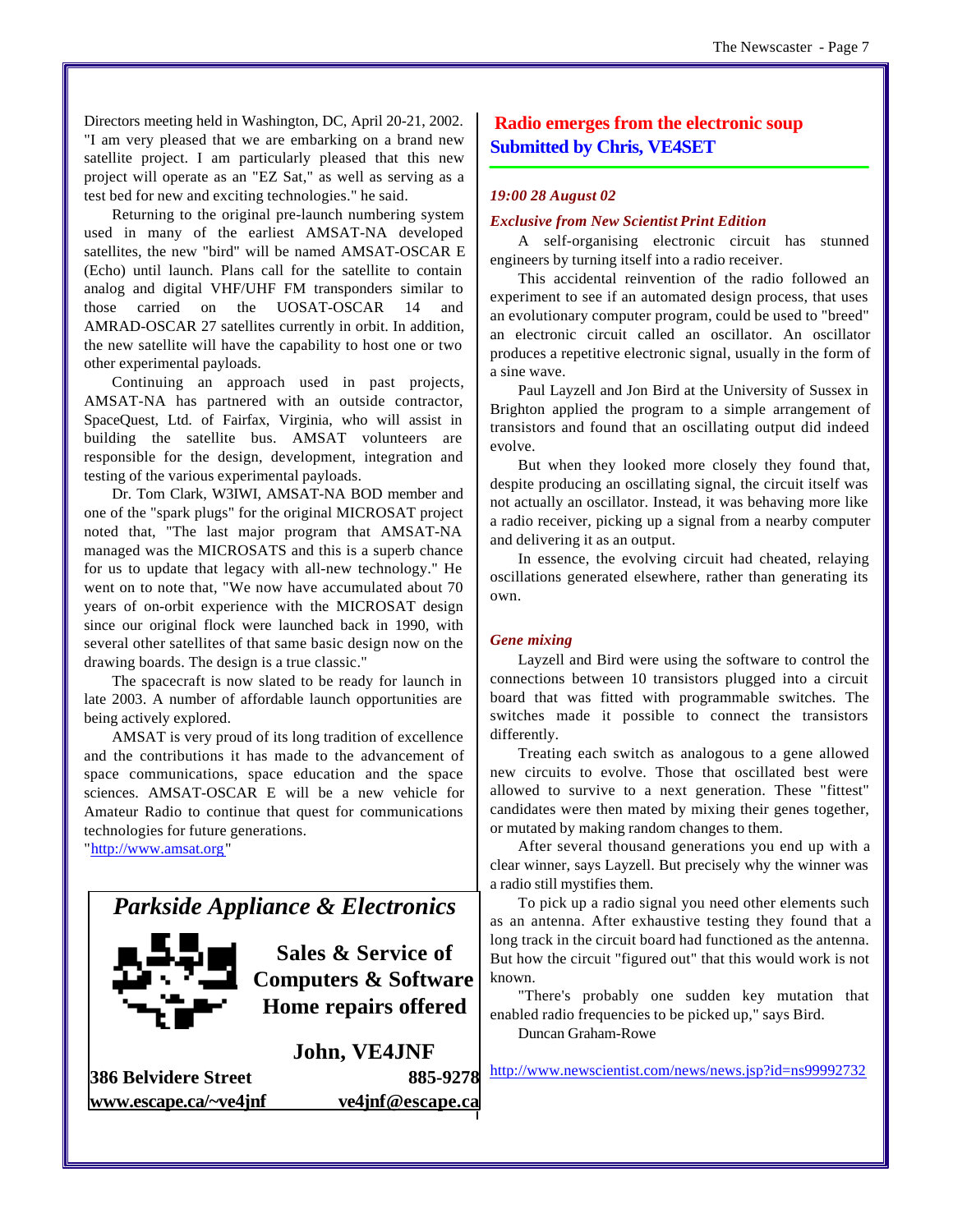## **Spectrum, the Life Blood of Amateur Radio (David Sumner, K1ZZ Secretary, IARU)**

To exist, Amateur Radio must have access to the radio frequency spectrum. Without it, our radio equipment is like an automobile without a road or a boat without water, interesting to look at, perhaps, but utterly useless. Amateur Radio exists for the purpose of self-training, intercommunication and technical investigations. To accomplish these broad objectives, amateurs must be afforded reasonable access to the spectrum from the lowest frequencies to the highest. Yet, spectrum access is an increasingly valuable commodity. Commercial interests willingly pay billions of dollars for access to the frequencies they require in order to be able to sell telecommunications services. The radio spectrum is so valuable that even government and military users are under great pressure to relinquish frequencies for commercial exploitation.

The future may look bleak, but let us remember this:

It has happened before, and Amateur Radio survived and prospered. In the early 1920s it was the radio amateurs who found that short-wave signals could be heard all over the world. The rush soon began to exploit this newly discovered phenomenon. Radio amateurs, the very people whose experiments had revealed the value of the short waves in the first place, were in grave danger of being pushed aside.

Fortunately, there were far-sighted individuals who understood the problem and were able to find a solution. In 1925 they met in Paris and formally created the International Amateur Radio Union, or IARU.

The first major challenge for the IARU occurred in 1927 at the Washington International Radiotelegraph Conference. Radio amateurs easily could have been forced into bands that would have been too narrow to support future growth. Instead, allocations were won that we still know today as 160, 80, 40, 20, and 10 meters, with a 5-meter band that was moved to 6 meters after World War II. The other amateur bands we now enjoy were the result of decades of patient effort through the IARU. From less than 30,000 radio amateurs who were licensed as of 1927, the Amateur Radio movement has grown to three million. From the representatives of 25 countries who formed the IARU in 1925, the IARU has grown to include 150 national associations representing virtually every country with enough amateurs to form an organization.

Individual radio amateurs support the work of the IARU through their membership in their own national IARU member-society. That support is vital to the future of Amateur Radio. The IARU is recognized by the International Telecommunication Union (ITU) as the representative of the interests of radio amateurs throughout the world. It is our voice in the offices and meeting rooms of the ITU and regional telecommunications organizations, where the decisions affecting our future access to the radio spectrum are made.

All licensed radio amateurs benefit from the work of the IARU, whether or not they are members of their national IARU member-society. But every licensed radio amateur should be a member. Only by combining our efforts in this way can we ensure the future health of Amateur Radio, for ourselves and for future generations.

## **What is a HAM? Submitted by Gord VE4TGR**

 When I told the guys I work with that I have a radio I use to talk to space men.... they looked at me a little funny but let it pass....

Then when I told them some guy in the U S of A launched a battery operated toolbox into space and left a tape measure sticking out.... and I can use my radio to contact stations all over North America.... then they started sitting at the other table during lunch.....

When I tried to explain apogee and perigee and LOS and TCA and AOS ... that pretty much sealed it.... .they got me a hat with LIS on it..... they said it means Lost In Space.....

I lost all credibility when I told them I talked to a woman in space.. and she answered me.....

I guess I better not show them my "station" seeing all these antennas and radios and computers.... probably would be more than they could handle.....

What other hobby could you bounce signals off a tool box and a tape measure... or use an eggbeater.... or an inverted V.. and talk in 3 letter words... QSL QRM...??? or a coffee can.... or walk around with radio, gps, tnc, boom mike.... and not work for the secret service..... EH!!!!

What a wonderful hobby........

To all of you... you know who you are.... who make our incredible hobby so exciting.... I thank you..... and future generations will too ---Snip (anonymous)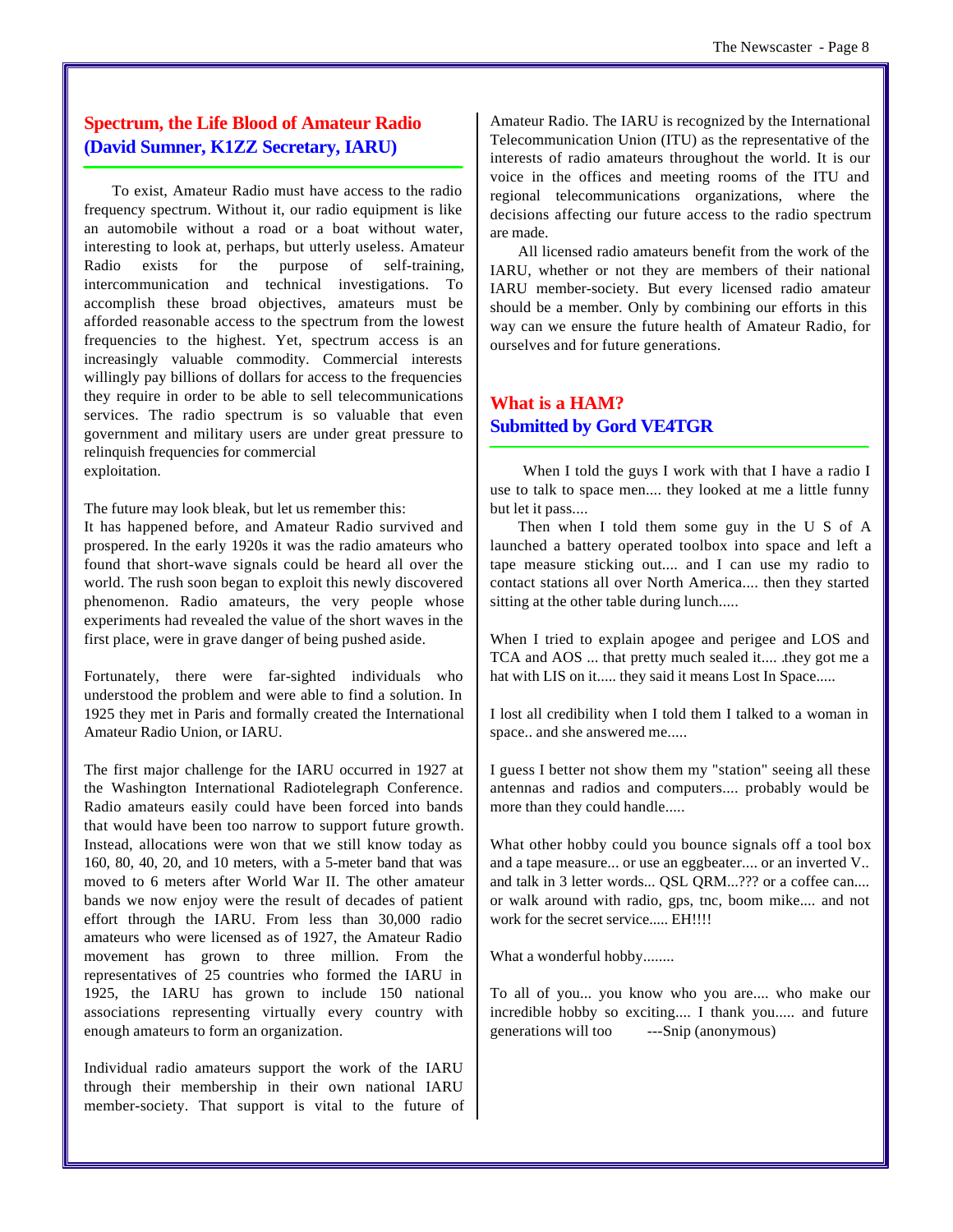#### **RAC Membership Drive**

From the latest IC database, there are 1637 VE4/VA4 callsigns current (this includes multi-callsigns, club & repeater). Of this there are 225 VE4 and 1 VA4 RAC members. This represent approx. 14% of issued callsigns that have a RAC membership. So taking into account the multi-callsigns, club & repeater 20% is a realistic estimate.

The results of the RAC membership drive netted the MidWest region 69 new members for a total membership of 454. I do not know how many of the 69 are VE4's or VE5's. It clearly should be higher to allow RAC to properly represent the amateur community

#### *Membership Drive - Final*

Atlantic Region = 71 Quebec Region = 130 Ontario-North Region = 110 Ontario-South Region = 226 Midwest Region = 69 Alberta/NWT/Nunavut Region = 92 Pacific/Yukon Region = 205 Total  $= 903$ 

#### *RAC membership numbers as of September 5/02:*

 $Canada = 6860$ Atlantic Region = 736 Quebec Region  $= 433$ Ontario-North Region = 1270 Ontario-South Region = 2059 Midwest Region = 454 Alberta/NWT/Nunavut Region = 670 Pacific/Yukon Region = 1237 Foreign members = 72 Grand Total  $= 6932$ 

## **IRLP Update By Ron, VE4MGR**

The IRLP nodes are up to 611 as of today, we are still node # 165. For anyone interested on Wednesday evening @ 8:00 p:m CDT there is a net ,it used to be called the Ontario net. It is on the UMARS repeater 147.270+. Brad, ve3mxj has been looking after the net in most cases, he lives in Thunder Bay.

Another thing that is a bit of fun is ECHOLINK the site for this is www.synergenics.com I know it is not HF but , for people that may have antenna restrictions this too can be a lot of fun

### **Policy Submitted by David, VE4DAR**

Start with a cage containing five apes.

In the cage, hang a banana on a string and put stairs under it. Before long, an ape will go to the stairs and start to climb towards the banana. As soon as he touches the stairs, spray all of the apes with cold water. After a while, another ape makes an attempt with the same result - all the apes are sprayed with cold water. Turn off the cold water. If, later, another ape tries to climb the stairs, the other apes will try to prevent it, even though no water sprays them. Now, remove one ape from the cage and replace it with a new one. The new ape sees the banana and wants to climb the stairs. To his horror, all of the other apes attack him. After another attempt and attack, he knows that if he tries to climb the stairs, he will be assaulted. Next, remove another of the original five apes and replace it with a new one. The newcomer goes to the stairs and is attacked. The previous newcomer takes part in the punishment with enthusiasm. Now, replace a third original ape with a new one. The new one makes it to the stairs and is attacked as well. Two of the four apes that beat him have no idea why they were not permitted to climb the stairs, or why they are participating in the beating of the newest ape. After replacing the fourth and fifth original apes, all the apes, which have been sprayed with cold water, have been replaced. Nevertheless, no ape ever again approaches the stairs. Why not? "Because that's the way it's always been around here." That's how company policy begins....

### **From the Planning Chair: Glen, VE4GWN**

As I look out the window, and see the leaves that need to raked up, it reminds me of one thing, the WARC Flea Market is near.

The Flea Market will be on Sunday October 20 '02 at the Heritage-Victoria Community Club, 950 Sturgeon Rd. The door for vendors opens at 0900, and the Flea Market door opens at 1000. The next WARC meeting will be on Monday October 21 at Sturgeon Creek Collegiate. Our guest speaker will be Adam, VE4SN giving a presentation on propagation. November should be Ed, VE4YU giving a presentation called "Ham Radio Contesting can be FUN".

I do have other ideas in the works, but can always use suggestions please fell free to contact me at ve4gwn@rac.ca, phone 831 8082 (evenings), or you can try the radio (who would have thought of that) on the VE4WPG repeater.